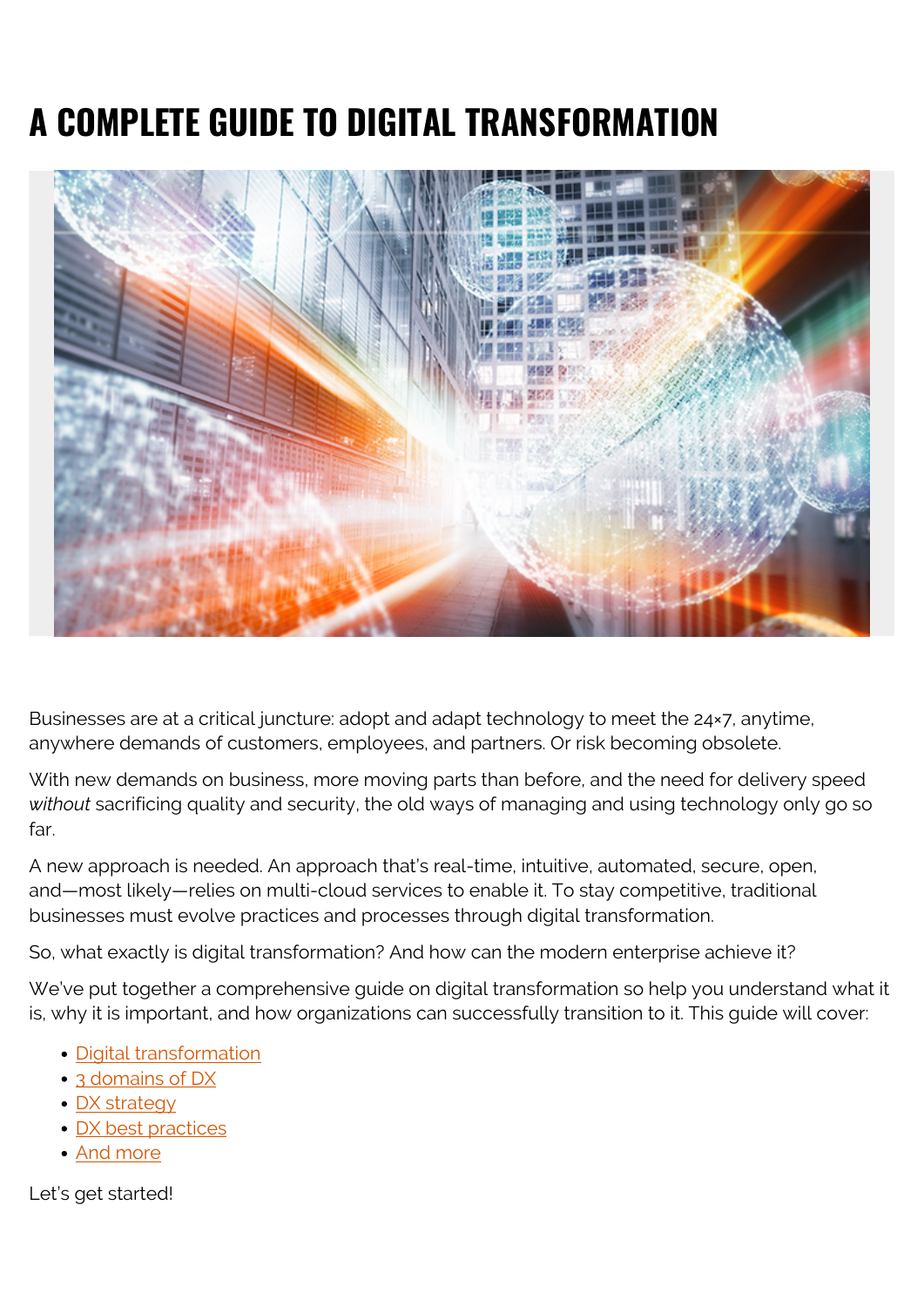### **What is digital transformation?**

Sometimes shorted to DX, digital transformation is the integration of digital technology into all areas of the business.

While this might sound simple enough, the term is much more than a straightforward integration of the latest and greatest tech in the workplace. Instead, digital transformation is a complete culture and mindset shift in how an organization both operates *and* delivers value to customers.

Digital transformation describes the dramatic ways in which businesses are changing and adapting in order to meet the requirements of the era—one in which we face major changes in the way technology is created, managed, analyzed, and consumed.

The digitalization of business is a paradigm shift happening in concert with the age of "more"—more people, using more technology, from more locations, on more devices, for more of the time.

#### *(Understand what [Industry 4.0](https://blogs.bmc.com/blogs/fourth-industrial-revolution/) means for businesses today.)*

This might be an easier process for younger companies born during the tech era. But for organizations that have long-standing business processes or simply never needed to rely on technology, this shift is significant and intimidating.

IT professionals are witnessing the impact of digital transformation from a unique perspective—they're seeing it up close and personal.

The proliferation of technology means there's more complexity to manage, and the elevated role of technology in businesses means the impact and outcome of the services IT provides have never been more visible or more valued. For example:

- Mobile devices and the apps they run are fueling new expectations from employees, who want self-service and on-demand options to work.
- [Cloud computing](https://blogs.bmc.com/blogs/saas-vs-paas-vs-iaas-whats-the-difference-and-how-to-choose/) has redrawn traditional boundaries with new models of procurement, deployment, support, and management.
- Business infrastructure and machinery, not traditionally considered IT, are becoming smarter, network-enabled, and part of an ever-expanding **Internet of Things** (IoT).

As a result, priorities in IT are shifting and a balance between new methods and traditional approaches needs to be struck to manage the sheer scale of the digital transformation challenge.

Digital transformation is no longer an option. Undergoing DX is becoming a necessity, especially after the global pandemic that upended business as we know it. In fact, according to the [2020](https://www.idg.com/tools-for-marketers/cio-pandemic-business-impact-survey-2020/) [Pandemic Business Impact Survey](https://www.idg.com/tools-for-marketers/cio-pandemic-business-impact-survey-2020/) conducted by data research giant IDG, the dependence on digital technologies for companies has never been more crucial.

With so many relying on technology for work, school, and to stay connected with family, this key strategic initiative is proving to be on the forefront for organizations who've yet to start their own transformation.

### **Domains of digital transformation**

If the all-encompassing nature of digital transformation feels a bit overwhelming, we don't blame you. Luckily, we can break down digital transformation into three key areas: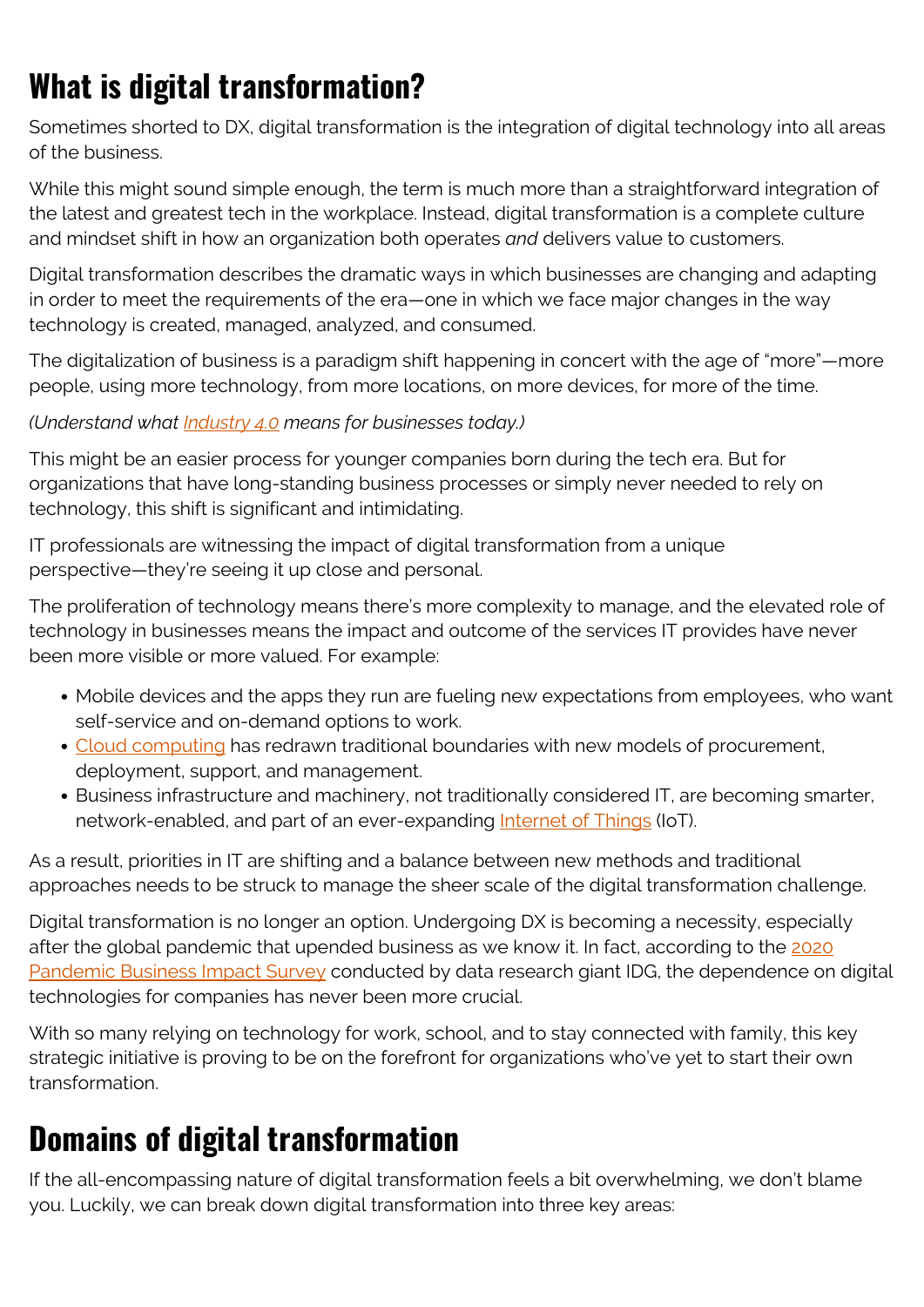#### $8$  bmc **Digital Transformation Three Key Domains**



When we look at DX through

these three areas, it might start to feel a little more tangible.

*(Explore [how to transform](https://blogs.bmc.com/blogs/tranformation-digital-vs-business-vs-it/) each of these areas.)*

### **Creating a digital transformation strategy**

IT is pivotal to the success of an effective digital transformation program. With so much dependence on technology for the future success of the business, IT finds itself in the tricky position of excelling every dimension.

Innovative services that give the business a competitive edge also need to be rock-solid, costefficient, and secure. They should be simple to audit, provide business insights, and continuously improve to meet business goals.

For many, this introduces a tension between the need to transform the business through innovation, and the less glamorous work of [keeping the lights on](https://blogs.bmc.com/blogs/keeping-the-lights-on-ktlo/) and having an effective operating platform. It's necessary to define a foundation for digital transformation that allows IT to manage the current and future complexities that digital transformation presents.

*(Read our [Innovation in the Enterprise](https://blogs.bmc.com/blogs/innovation-introduction-basics/) series.)*

### **Digital transformation best practices**

So, you're convinced it's time to change. But where do you start?

These will look different for each industry and company, there are some general guidelines when looking at best practices for adopting digital transformation: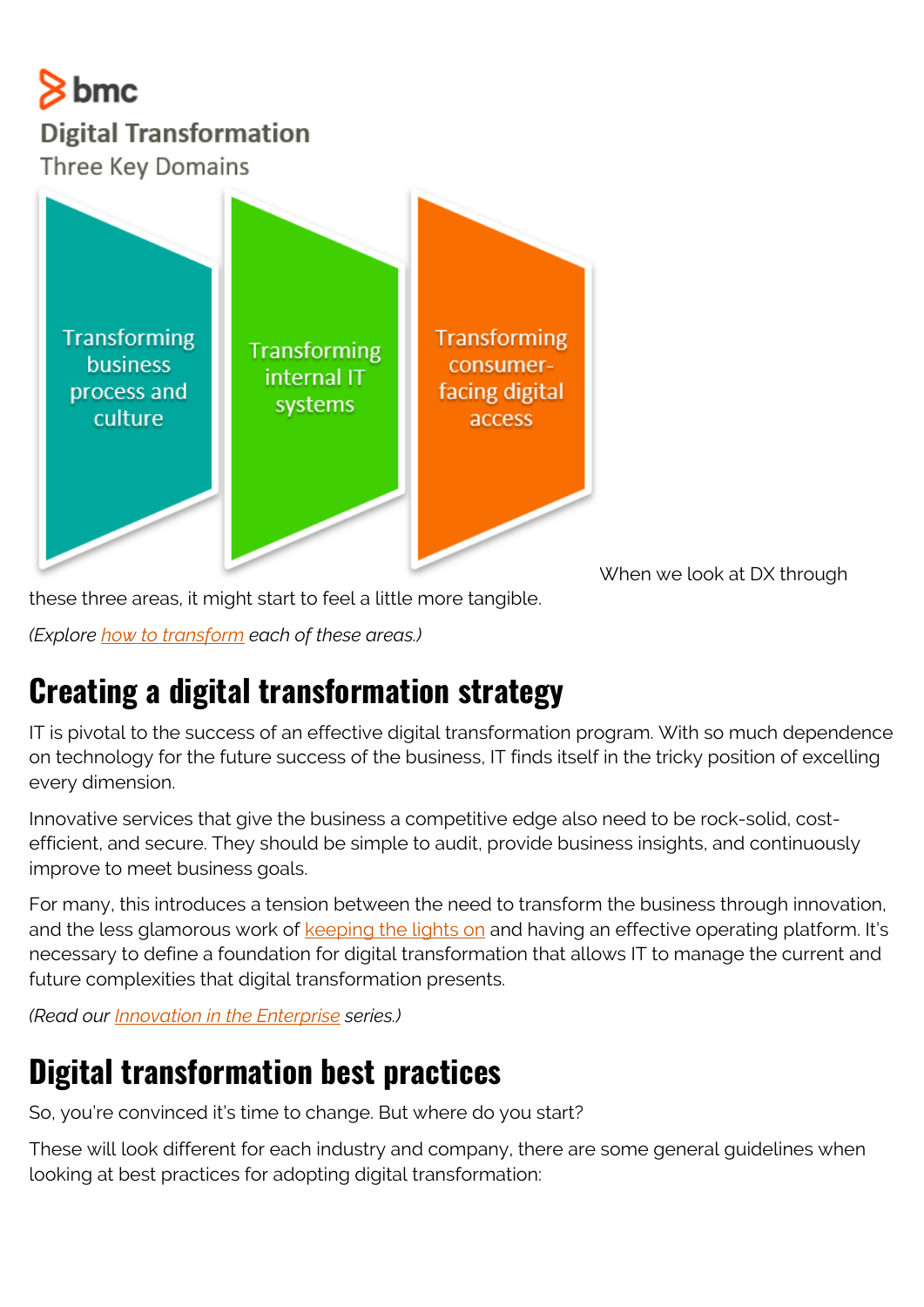## $\geq$  bmc **Digital Transformation Best Practices**



#### **Create the right business strategy**

The first step in the process is to establish concrete and realistic goals for the overall digital strategy. Start with understanding your organization's current state of [digital maturity,](https://blogs.bmc.com/blogs/digital-maturity-models/) and then outlining where you want to go.

#### **Use a digital transformation framework**

A [digital transformation framework](https://blogs.bmc.com/blogs/digital-transformation-framework/) is a tool that guides all departments and job levels through the journey. When executed correctly, it helps to:

- Ensure no area of the business is left unattended during periods of change.
- Keep all parties aligned to the overall vision of the business.

Successful frameworks enable the business strategy while providing roadmaps that allow an organization to evolve and succeed in the rapidly changing market conditions. These frameworks do this by providing a way to:

- Create tangible benchmarks, meaningful metrics, and clear indications of progress
- Pinpoint areas that require more attention or can be utilized for further growth.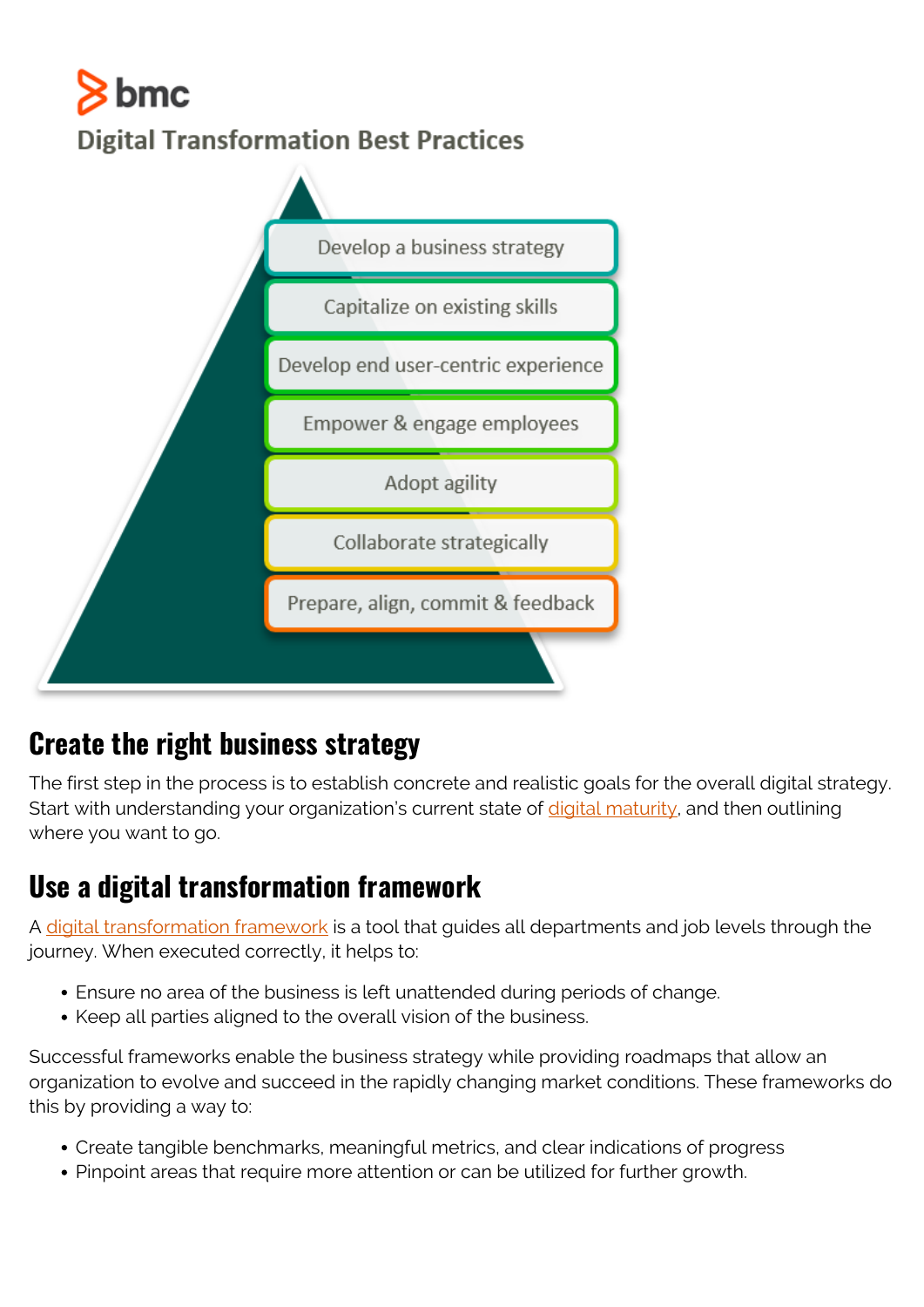### **Utilize current skills and team members**

Hiring outside consultants might be an efficient option for some organizations, but you might risk getting crucial buy-in from internal employees.

For many organizations, taking advantage of current employees is beneficial: these are the people already aware of unique business challenges you're your company is facing. (Your current employees are the very same people that keenly understand what areas need change immediately.)

*(Consider designating [Chief Transformation Officer.](https://blogs.bmc.com/blogs/cto-chief-transformation-officer/))*

#### **Understand end user wants and needs**

Certainly, digital transformation is going to greatly affect your company. Its overall success, however, depends on your end users. Are they on board with these changes? Are they adopting the technology and services as you transform?

It's important to understand the wants and needs of customers. What are their specific challenges? What solutions do they prefer? What channels do they use?

*(Consider [digital transformation trends](https://blogs.bmc.com/blogs/digital-transformation-trends/) for ideas, too.)*



#### **Design an engaging employee experience**

The next step is to focus on how to create an initiative that is going to engage and empower team members.

By establishing strong governance controls, providing solutions that can help make manual tasks easier, and offering improvements they're specifically seeking, staff are more likely to not only buy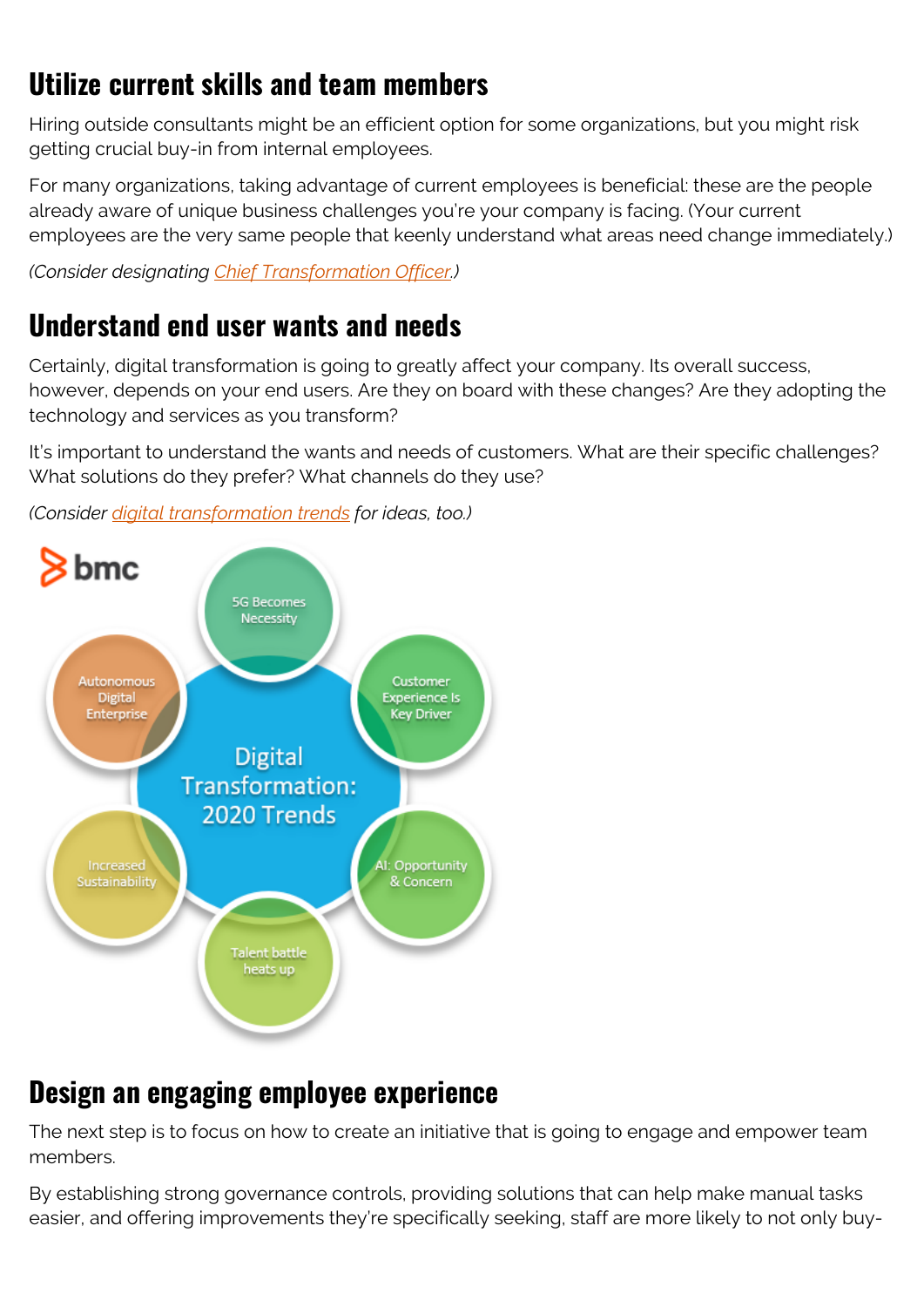in to the new transformation, but flourish.

#### **Collaborate strategically**

Many businesses have successfully achieved digital transformation. Many trusted advisors have experience in how to achieve this successfully. Utilize these partnerships in order to transition more effectively, reaching out to technology vendors and other partners in similar business markets and industry verticals.

Of course, well-earned knowledge is available in media too: from whitepapers and blogs like this, to our round-up of essential [digital transformation books.](https://blogs.bmc.com/blogs/digital-transformation-books/)

#### **Evaluate and realign**

As the transformation begins, take plenty of time to listen to employees and customers in what is working—and what isn't. Things may need to change to follow the market and there might be better ways to approach tasks depending on the specific business.

Be open to making changes according to certain performance indicators and metrics. View any transformation as an ongoing process of continual improvement.

*(See the [metrics & KPIs](https://blogs.bmc.com/blogs/digital-transformation-metrics-kpis/) that can inform your DX success.)*